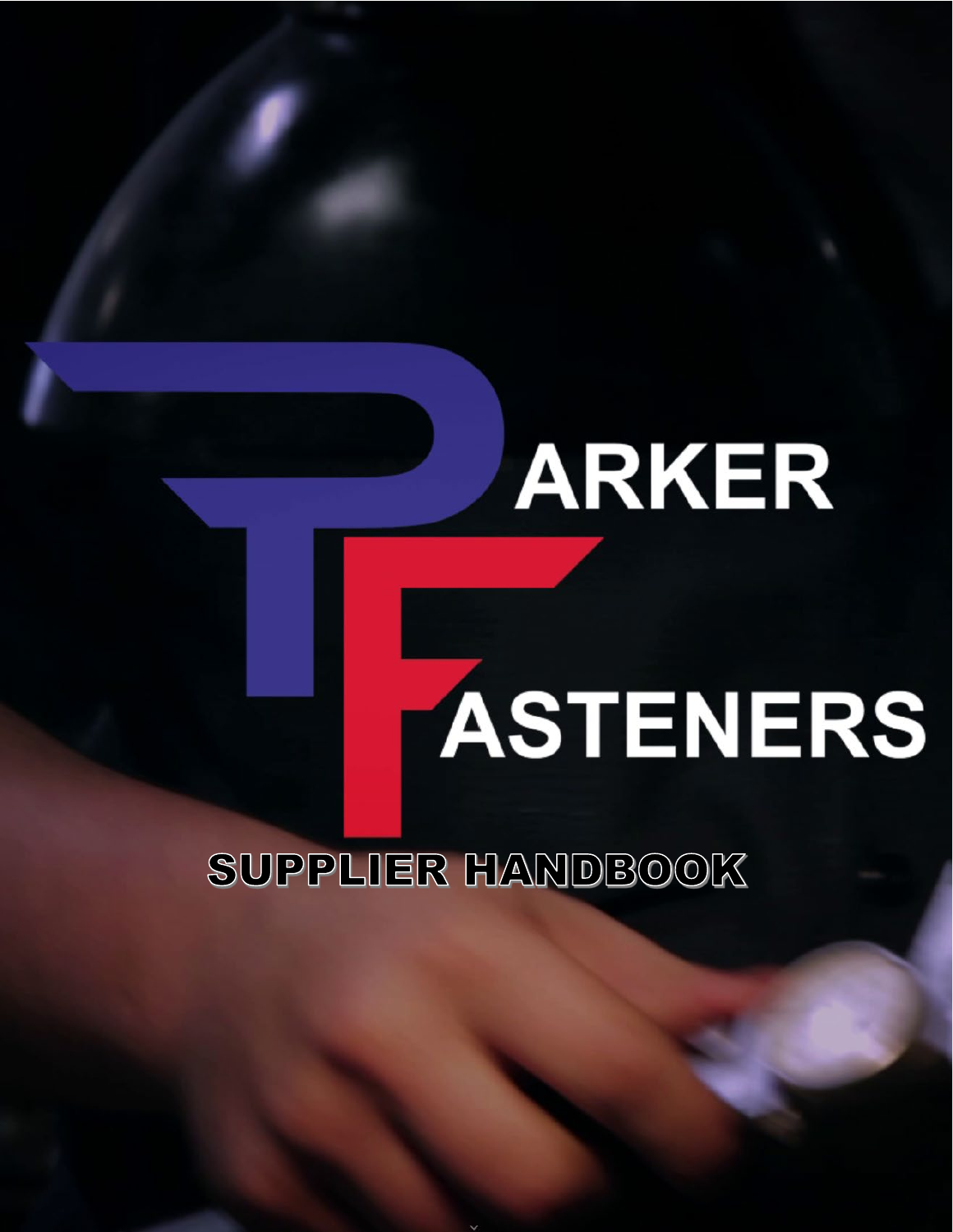## **Parker Fasteners Supplier Handbook**



Section 1 (Page Number)

- 1.0 Introduction (3)
- 1.1 Purpose of this Manual (3)
- 1.2 Scope (3)
- 1.3 Review Procedure (3)
- 1.4 Business Practices (4)
- 1.5 Blocked Suppliers (4)
- 1.6 Quality Pledge (4)
- Section 2 (Page)
- 2.0 Supplier Business System Requirements (5)
- 2.1 Supplier Key Performance Indicators (5)
- 2.2 Quality Planning (5)
- 2.3 Non-Conforming Product & Supplier Corrective Action Report / SCAR (5)

Section 3 (Page)

- 3.0 Quoting (6)
- 3.1 Purchasing (7)
- 3.2 Packaging Requirements (8)

Appendix A (10)

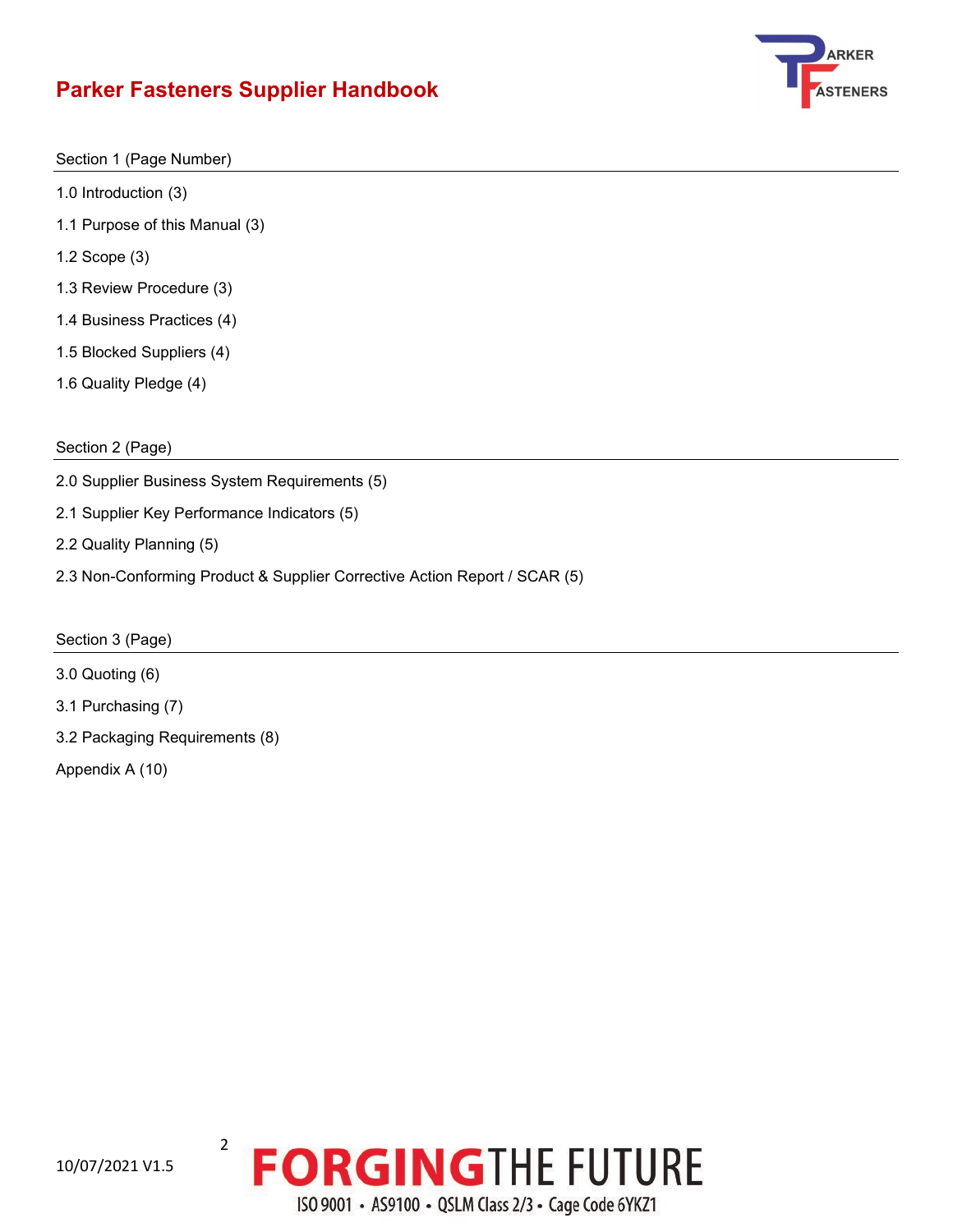

#### **1.0 Introduction**

Parker Fasteners (PF) is a premier cold heading manufacturer located in Buckeye, Arizona sourcing all materials used in their products from suppliers located within the USA. Apart from those products not required, PF utilizes 100% DFARS compliant raw material for every product manufactured within the plant. PF takes great pride in being a domestic manufacturer and is known for making high quality internal recess (commonly called socket) drive fasteners for the Aerospace, Military, and Commercial/Industrial markets. While PF produces and carries inventory on many products to industry specifications, they are also known for making special fasteners per customer specific drawings. Since its inception in 2012, PF growth has come from its ability to deliver within customer's due dates while maintaining less than 0.5% quality rejections. Our experienced "master cold headermen" and operating managers offer a combined industry experience of over 200 years. PF nurtures this unique depth of experience and understands the importance of passing this knowledge to the generations to come, which they call "Forging the Future". Look no further than Parker Fasteners when it comes to the highest level of quality, innovation, and ability to grow with your company.

#### **1.1 Purpose of this manual**

The objective of the Supplier Handbook is to:

- 1. Provide clear expectations of PF requirements.
- 2. Define performance criteria in which suppliers can be evaluated.
- 3. Communicate internal and external customer needs.
- 4. Give the supplier an understanding as how to partner and grow business with PF.

PF is dedicated to developing long-term suppliers who will abide by the requirements outlined herein and strive for continuous improvement. Expectations will be communicated up front and mutually understood so that both parties can easily resolve identified issues. When an issue occurs, we expect all parties to proactively work as a team to resolve the issue and identify solutions to eliminate recurrence. This handbook is intended to provide the structure by which PF and its suppliers will work. It is not intended to furnish all requirements and where in conflict, with specific requirements set forth in either the purchase order and/or other quality agreements supersede.

PF suppliers are ultimately responsible for their actions and will be held accountable. Continuous improvement will build the long-term partnership that will grow our business together.

#### **1.2 Scope**

Any supplier/vendor doing business with PF is controlled by the Supplier Handbook. This manual defines the minimum requirements and expectations set forth to companies accepting purchase orders from PF. This manual is intended to communicate expectations to ensure quality products and services are best in class. Each supplier's leadership has the responsibility to ensure their organization understands and is complying to this manual. Any questions regarding conformity should be directed to your appropriate PF contact for resolution.

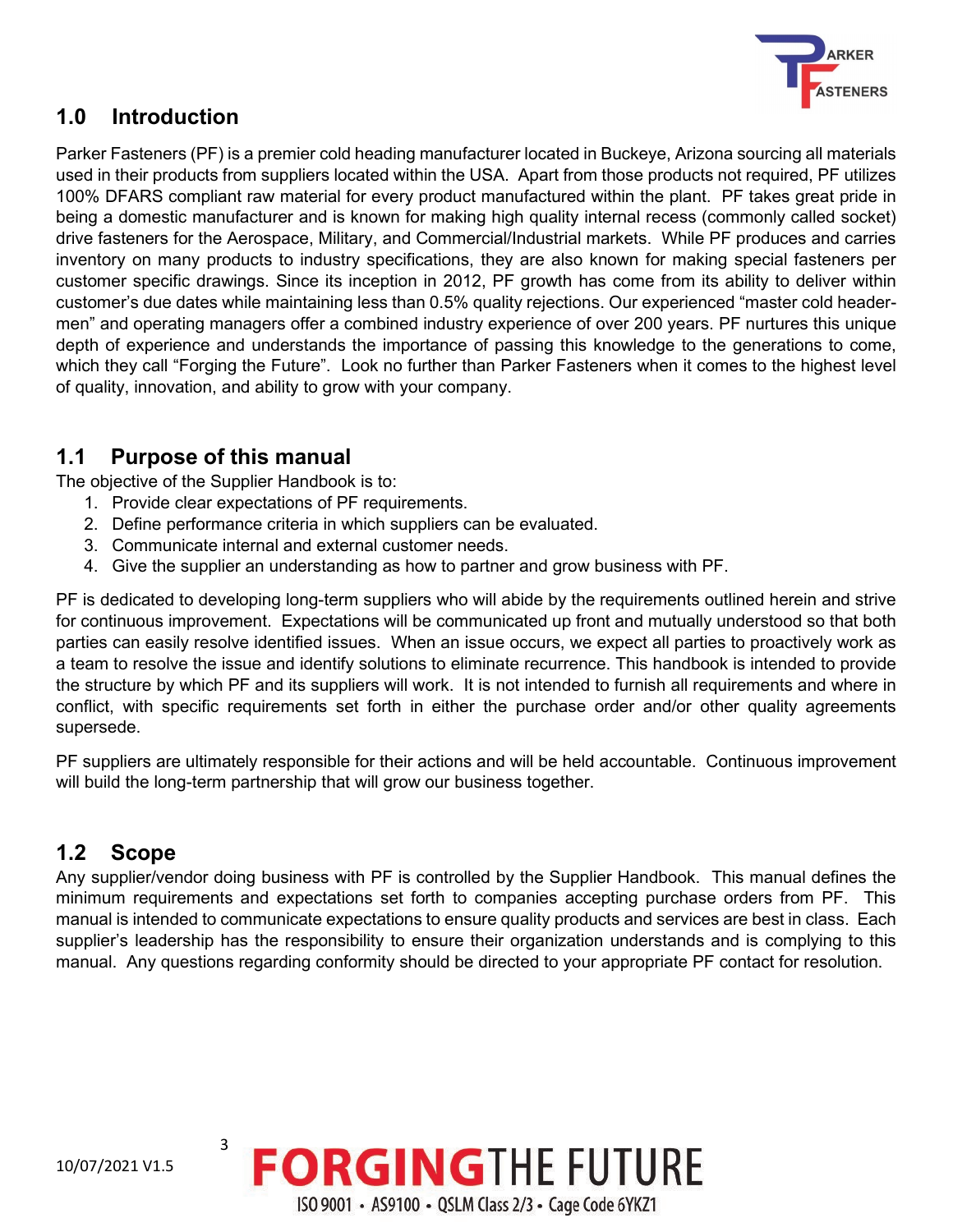

#### **1.3 Review Procedure**

Each supplier is responsible for creating a defined review procedure ensuring all quality requirements, specifications, material, and purchase order requirements can be reached prior to accepting and supplying products or services to PF. This process shall be directed to all departments within the PF organization and suppliers should be sure to obtain all listed documents referenced to ensure conformity.

The review shall include the minimum of the following:

- Blueprints/Drawings and all relevant specifications.
- Industry standards.
- Quality requirements as noted within purchase order.
- Delivery expectations.

If for any reason a supplier cannot meet or achieve the requirements noted, suppliers must notify PF with the exception(s) prior to agreement. These exceptions must be documented and retained by all parties. If PF chooses to move forward with acceptance of exception(s), the supplier must attain a revised order noting these have been agreed upon prior to execution of the contract.

#### **1.4 Business Practices**

Supplier is expected to follow all required government regulations and have policies in place to ensure that they are using best practices to avoid, civil or human rights violations, or sourcing materials that may be controlled by groups engaged in civil or human rights violations or other terrorist activities. This includes having an anti-slavery and human trafficking policy that ensures the prevention of slavery and human trafficking in your business operations and that of your sub-tier suppliers. *All suppliers agree that recording of false, fictitious, or fraudulent statements or entries on a document may be punishable as a felony under federal statute.*

PF will continue to award business to those suppliers based on total cost, not necessarily based on individual piece price. This includes but is not limited to total cost of ownership. Strategic partnerships and agreements between PF and your company will be favored when it comes to business growth. In order to conduct honest and ethical business practices, PF believes discussions between customers or suppliers is a private matter between the two parties and will be kept confidential. We expect our suppliers to abide by the same standard.

#### **1.5 Blocked Suppliers**

Suppliers may become disqualified from receiving purchase orders due to legal, ethical, business issues and/or continued poor performance (I.E. delivery & quality). Some examples which may disqualify a supplier but are not limited to: Taking current business directly from PF in any way; sharing/distribution of confidential information without prior approval from PF; fraud/deception of any product or service; misrepresentation of material facts such as invoices; certifications and packing lists.

### **1.6 Quality Pledge**

Parker's top priority focuses on meeting the customer expected level of quality products. Every supplier involved within the supply chain has a direct impact to the quality in which PF provides to its customers. Our goal is "best

10/07/2021 V1.5

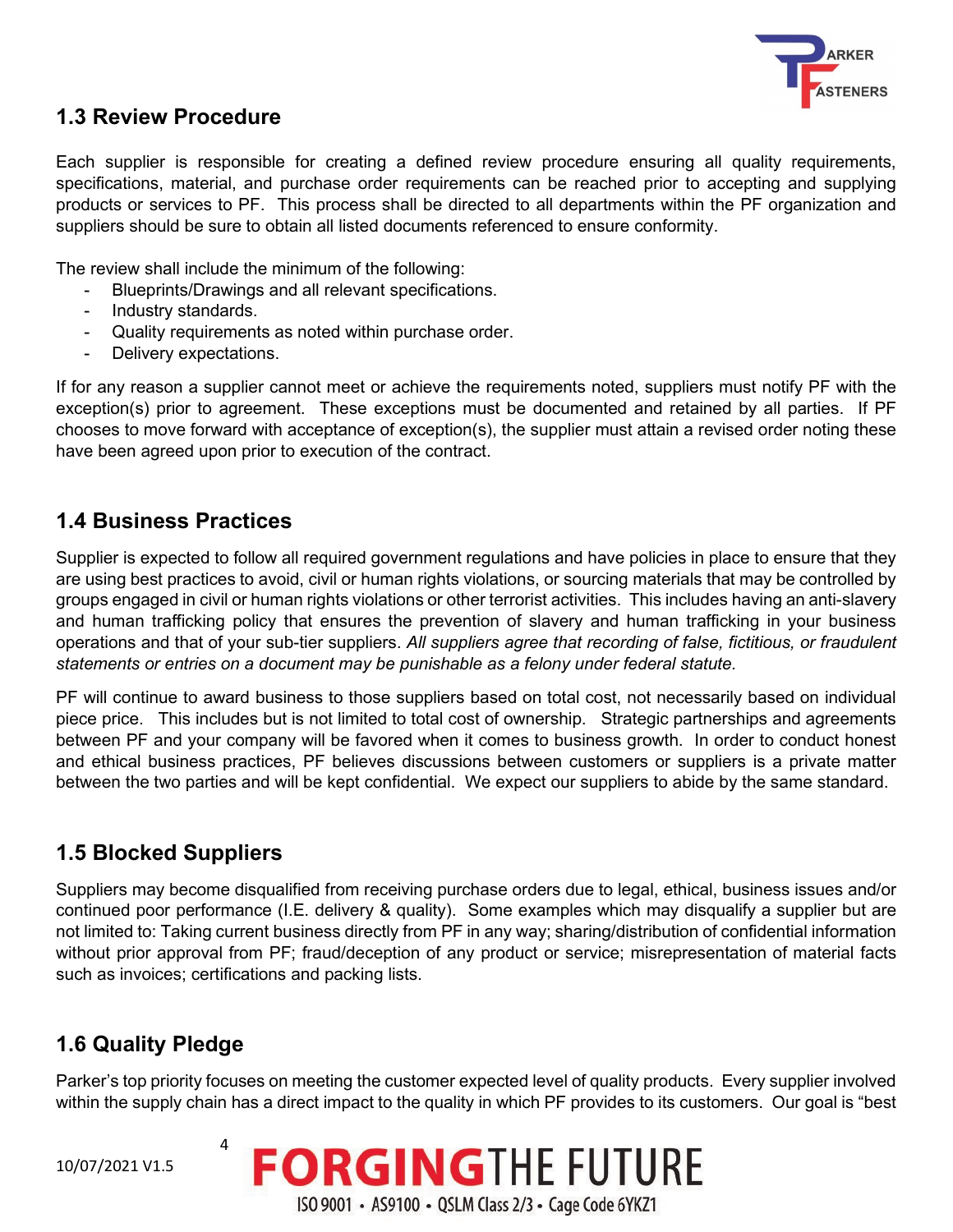

in class" when any customer discusses the quality of PF in every industry. In order to achieve this goal, we must partner with our supplier to develop strong relationships in which both parties benefit equally.

Minimum Quality Expectations:

- On time delivery as specified on the purchase order.
- Zero defects to information and products.
- Competitive costs within the marketplace.
- Accurate and timely certifications upon request.
- Documentation of inspection for both incoming and outgoing material.
- Continuous improvement where necessary.
- Certifications to meet PF customer's needs (ISO, NADCAP, AS9100, QSLM, etc.)

### **2.0 Supplier Business System Requirements**

There are several industry standards such as ISO 9001, TS 16949 and AS9100 which define fundamental business system requirements that provide for continual improvement, an emphasis on defect prevention, and reduction of variation and waste in the supply chain. PF expects that all suppliers of production materials and services establish, document, and implement effective systems based on an industry standard. While third party accreditation to ISO 9001, TS 16949 and AS9100, or other applicable industry standards is not specifically required for all suppliers, the expectation remains that all suppliers maintain a documented business system. Select PF customers do require the utilization of suppliers with certain accreditations. These may require third party accreditation to applicable standards and PF is open to discussing how we support supplier development.

## **2.1 Supplier Key Performance Indicators**

PF strives for its suppliers to be best in class including pricing, quality, logistics, innovation and risk. Our company continues to innovate, and we will continue to build our metrics so that suppliers receive feedback on their performance. This feedback provides a platform for continuous improvement and an open dialogue among its suppliers. Below points show examples of current and future KPI's:

- On time delivery of 90% or more.
- Rejections / RMA are to be at or below 2%.
- **Pricing** 
	- o Competitiveness (within 5% of the local market rate.)
	- o Accuracy 98% or more.
- Compliance to PF Supplier Expectations
	- o NDA.
	- o Supplier Handbook.
	- o Terms & Conditions.
	- o Payment Terms.
	- o Business Systems Credentials (ISO, NADCAP, AS9100, etc.)

Suppliers who are deemed as underperforming will be notified and an improvement plan will be expected. PF will play an active role in assisting with the planning of improvements. If no improvement in KPI's is seen in a reasonable amount of time, the Supplier can be put on a "Do No Use List" and PF will be forced to do engage an alternative supplier.

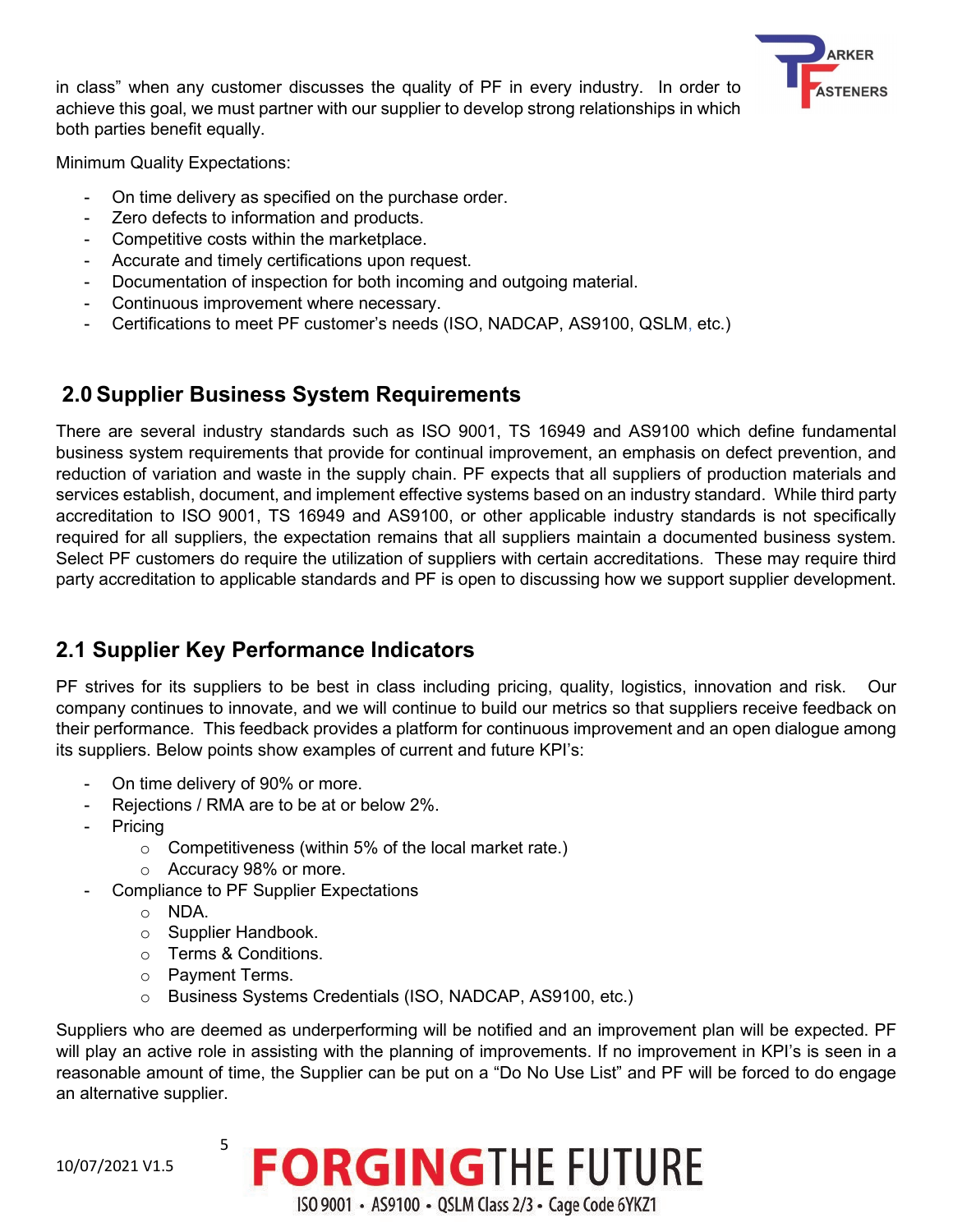

### **2.2 Quality Planning**

PF suppliers will be held to the well-known quality benchmark Advanced Product Quality Planning (APQP) process that follows the Plan, Do, Check, Act (PDCA) methodology. If a supplier is not certified they must be able to demonstrate the processes like this method ensuring repeatable and scalable quality planning.

#### **2.3 Non-Conforming Product & Supplier Corrective Action Report (SCAR)**

Every supplier is expected to notify PF immediately when they become aware or suspect that nonconforming material has been provided to PF and/or a customer of PF in effort to prevent this material from getting installed in the field.

When PF or a customer of PF detects non-conforming material, they reserve the right to instate a quarantine process which may include having material processed/reworked internally and/or sorting of material. Any costs associated with the logistics, labor, and administrative costs will be the responsibility of the supplier. The supplier will be notified by PF and can be furnished with data/supporting documentation from the incident that warranted the rework.

In addition, a SCAR must be completed by the supplier anytime PF feels non-conforming material has been found. If suspect material must be returned for root cause analysis, the supplier is responsible to cover the expedited freight costs. Upon receipt of a SCAR, an initial response and quarantine is expected within 24 hours of notice. PF will appoint a quality representative to work with the supplier to close the SCAR within 7 days. Long term SCAR responses must be submitted in an 8D format and are due within 14 days of notice. All corrective action responses must include steps planned to prevent the issue from recurring as well as addressing what steps are being taken to ensure it is detected and does not show up within PF or a PF customer in the future. All approved permanent SCAR recommendations must be implemented within 30 days of notice unless an extension is given by a PF Quality Manager.

#### **Recovery of Fees and/or Consequential Damages**

In the event where PF has incurred justified costs for any issues resulting from a supplier quality, delivery or other performance issues, there is an understanding that the supplier will contribute to the incurred fees. PF is devoted to maintaining a fair and trustworthy partnership with its suppliers which includes reimbursement for supplier caused issues.

Monetary charges may be charged as follow:

6

- Shipping and documentation discrepancies may be debited at \$100 for each occurrence.
- Sorting rates may be debited at a minimum of \$50.00/hour however if a  $3<sup>rd</sup>$  party sorting is required; the full invoice may be debited at cost plus a \$100 administrative fee.
- Any fines or fees that are issued by PF customers and root cause supports a supplier issue.
- Premium/Expedited freight charges that are incurred due to supplier issue plus a \$100 administrative fee.
- SCARS's that do not get resolved include \$150 processing and administrative fee

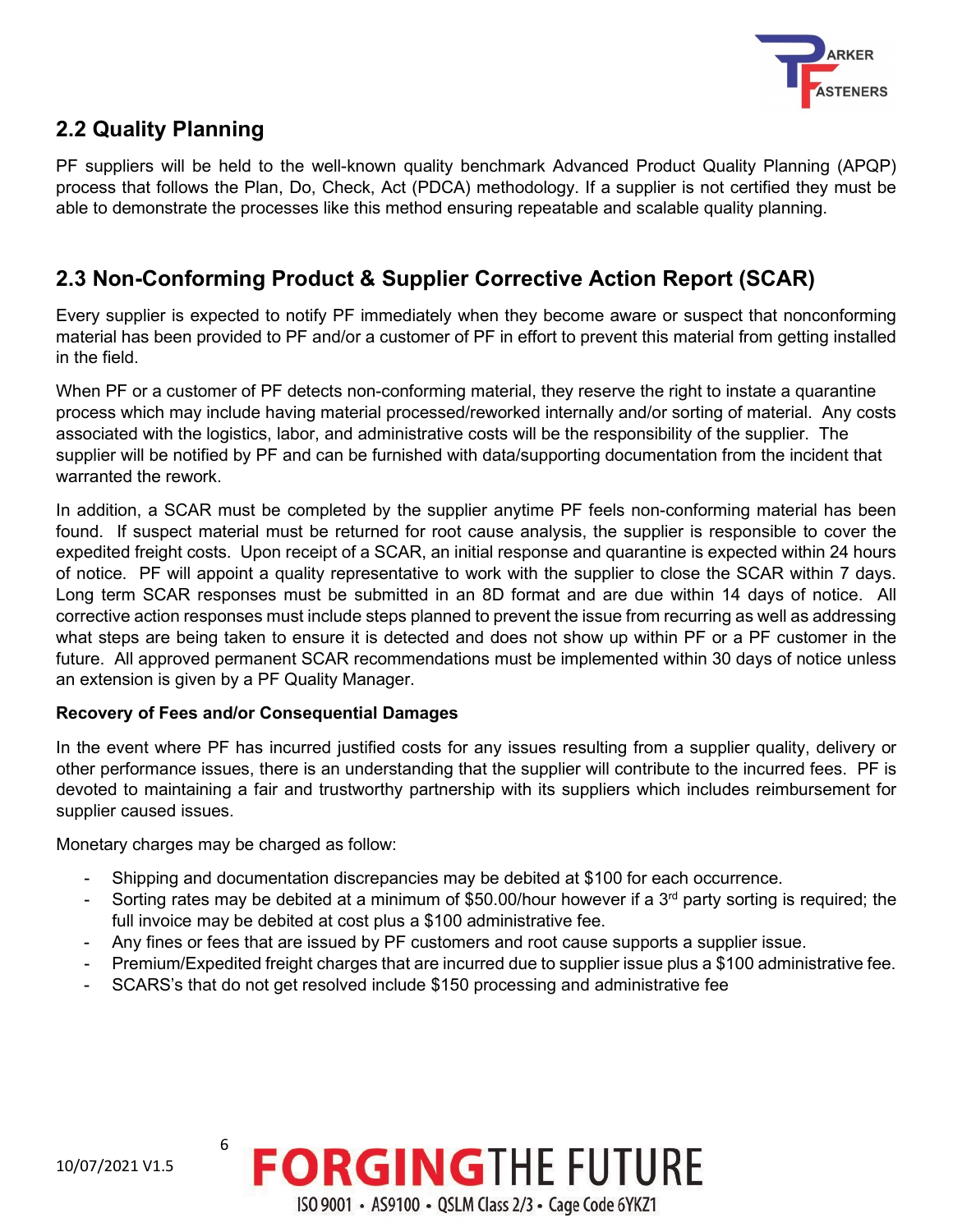

## **3.0 Quoting**

Suppliers are expected to respond to request for quotes in the same format that was given. Suppliers which have a standard offering are encouraged to provide PF with a discounted price list so that RFQ's will not be necessary. These price lists shall be refreshed regularly to ensure that quotations are accurate. When responding to a quote request, PF requires the following information to be listed to be considered:

- Cost/Price per/each or per/lb.
- Lead time / processing time.
- Note any exceptions to the print, material, or specifications.
- Weight in pounds (lbs.)
- Material to be DFARS compliant (otherwise note exception.)
- Minimum order quantity or lot charge.

Tooling certification and quality costs should not be amortized into the piece price and must be itemized separately within the proposal.

Every RFQ will include a timeline to which the supplier must adhere. Quotes received past the noted deadline may not be considered within our proposal to the customer. Suppliers are expected to respond with one of the following options: quote exact, quote with exception, or no quote. No response from a supplier on a request will be noted as poor performance and addressed accordingly. Holidays and predicted plant closures must be communicated in advance at the earliest possible time.

#### **3.1 Purchasing**

PF will favor suppliers which engage in Long Term Agreements (LTA) and are committed to providing additional value to the business. Orders will be based on forecast and demand from PF customers combined with current inventory values.

PF Purchase Orders process:

- PO's are issued and approved by management
- Emailed to supplier and hard copy to be included with product for secondary processing vendors
- Expected delivery date, weight, and quantity noted within PO

#### **Supplier Confirmation & Lead Times**

All PF purchase orders must be confirmed in writing within two business days of receipt. Deviations or discrepancies from the purchase order to what was quoted or what can be supplied must be reported immediately to your PF contact. PF will make every effort to adhere to the suppliers lead time provided at time of quote. The supplier is responsible to notify PF of any change in lead-times prior to the change taking effect.



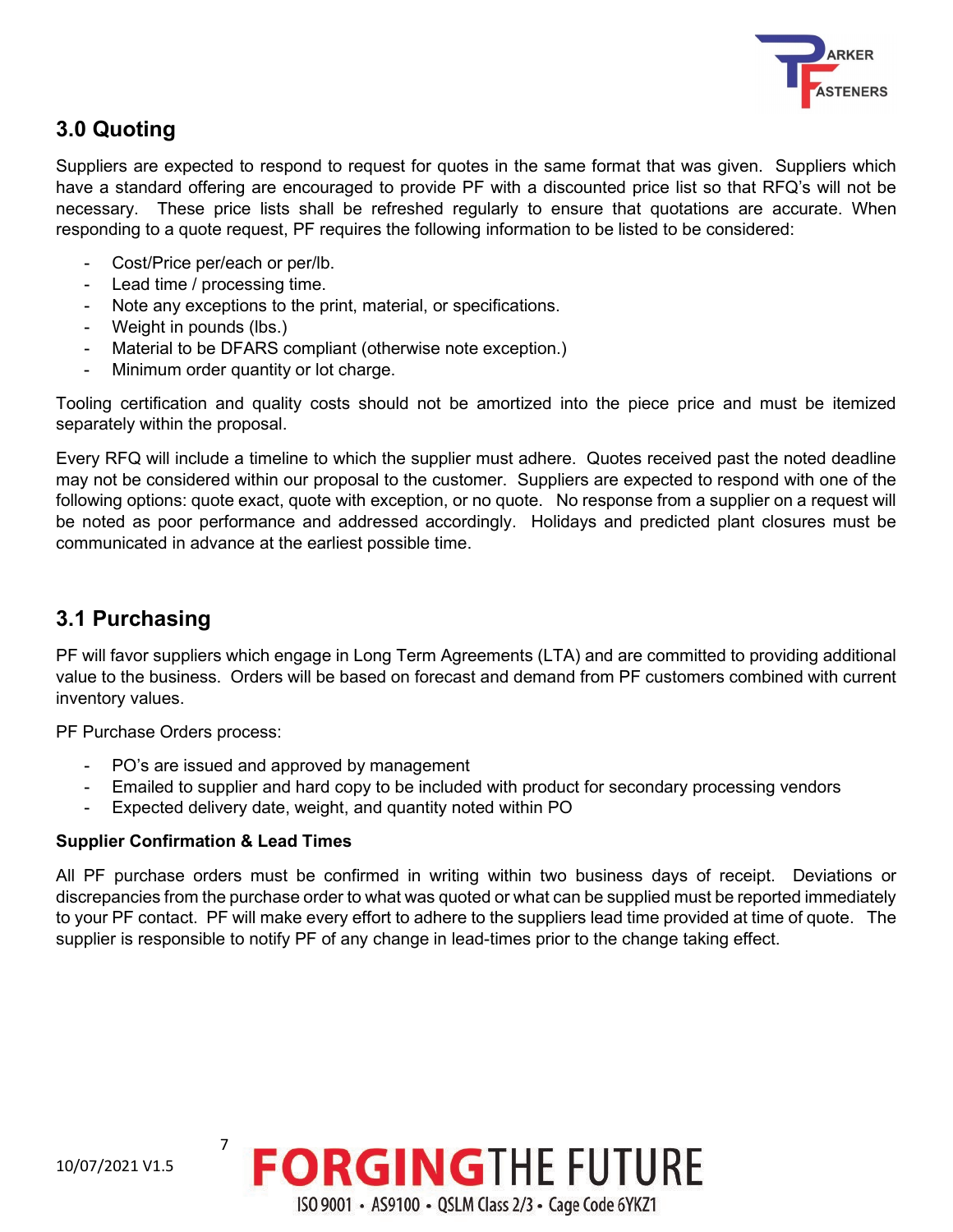

#### **Delivery**

Suppliers who are unable to ship materials to arrive at destination within the PO delivery date are expected to communicate best delivery/promise date. This new date will be reviewed, and if acceptable, will become the date used to track on time delivery. Ninety eight percent (98%) or greater is required for all purchase orders. On-time delivery is determined by company delivery date versus the date material arrives at PF and/or PF customer dock. On-time delivery is evaluated based on the materials arriving up to ten (10) working days early and zero (0) days late. If a supplier expects the shipment to be received outside the delivery window, the supplier should communicate details to the appropriate PF contact in advance as early as possible. If late shipments require expedited freight to meet customer deadlines, the supplier will be responsible for absorbing the additional costs.

In addition, please review the following requirements:

- All partial and over-shipments must receive approval from PF in writing prior to shipment. This may result in short/delayed payment or return of product to the supplier at their expense.
- Where deliveries are short, PF will pay the initial delivery charges however subsequent partial deliveries are the suppliers' responsibility.
- The supplier shall prepare contingency plans to protect against interrupted supply of product in the event of an emergency interruption including fire, flood, environmental incident, etc., labor shortage, key equipment failure, IT failure, utility supply interruptions and have these available upon request.

#### **Purchase Order Terms and Conditions**

Suppliers are to refer to PF website for PF T&C's for these are not printed on purchase orders, faxed or mailed to suppliers: <https://parkerfasteners.com/wp-content/uploads/2021/07/PF-Terms-and-Conditions-7-7-2021.pdf>

Acceptance of any PF purchase order indicates acceptance of said Terms and Conditions. Any deviations must be accepted in writing by a PF management.

#### **Price Changes**

All price change requests must be submitted for approval in writing 60 days prior to effect with supporting documentation that clearly validates price increase. No price increases will be accepted for any open orders with a supplier.

#### **3.2 Packaging Requirements**

Suppliers are expected to ship complete unless authorized in writing prior to shipment be a PF contact. Partial shipments are not allowed and will be noted as late deliveries.

Product should always be packaged in a manner that maintains the product quality, integrity, and suitability for use. All packages must be clearly labeled and barcoded so that PF purchase order number, part number, quantity, weight, and lot number is identifiable. PF requires 100% lot traceability. Mixing or combining of PF lots in any way is not permissible and will be refused at the supplier's expense.

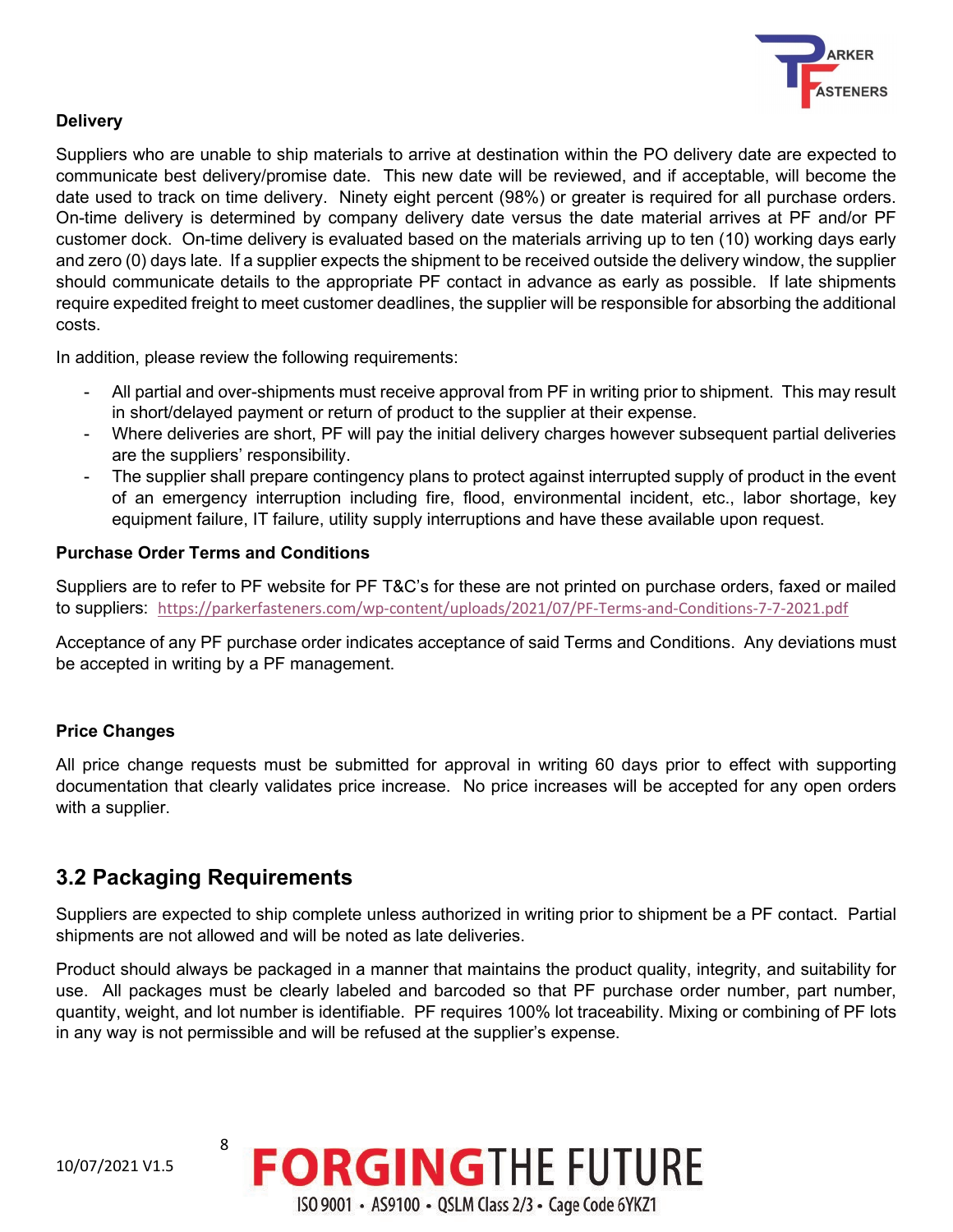

Proper paperwork must also accompany every shipment and should detail complete

supplier information including PO, PF part number, complete description of the product inclusive of dimensions and material, lot number(s), number of boxes, accurate weight and total quantities shipped.

Any certifications are to be emailed electronically to [CustomerService@ParkerFasteners.com](mailto:CustomerService@ParkerFasteners.com) along with hard copies inside packaging. A rejection will occur until proper paperwork is received.

For the safety of our employees and suppliers, each box, pan or container **cannot exceed 35 pounds. Suppliers must package product the way it was received (I.E. if supplied in poly bag, must return in poly bag)** and if supplied with PF composite gaylord, product must continue to destination in supplied container (See Appendix A for Gaylord). If gaylord is not provided, supplier is to utilize a wood pallet size of 36 inches x 36 inches (36" x 36"). Any stacking of pallets/skids or gaylords is not acceptable.

If product is being shipped common carrier and not palletized, suppliers are required to package as follow:

- Re-pack parts in good usable Parker Fasteners boxes.
	- $\circ$  Substitute new boxes as necessary to protect product in transit.
- Each box to total 35lbs or less being careful to not overpack
- Parts to have paper and/or foam in bottom, poly bagged, and paper on top so product is packed tightly and cannot move in transport.
- Boxes to included packing slip and be labeled accordingly.
- Boxes to be double taped reinforcing cardboard from braking open as shown in photos below (See Appendix A.)

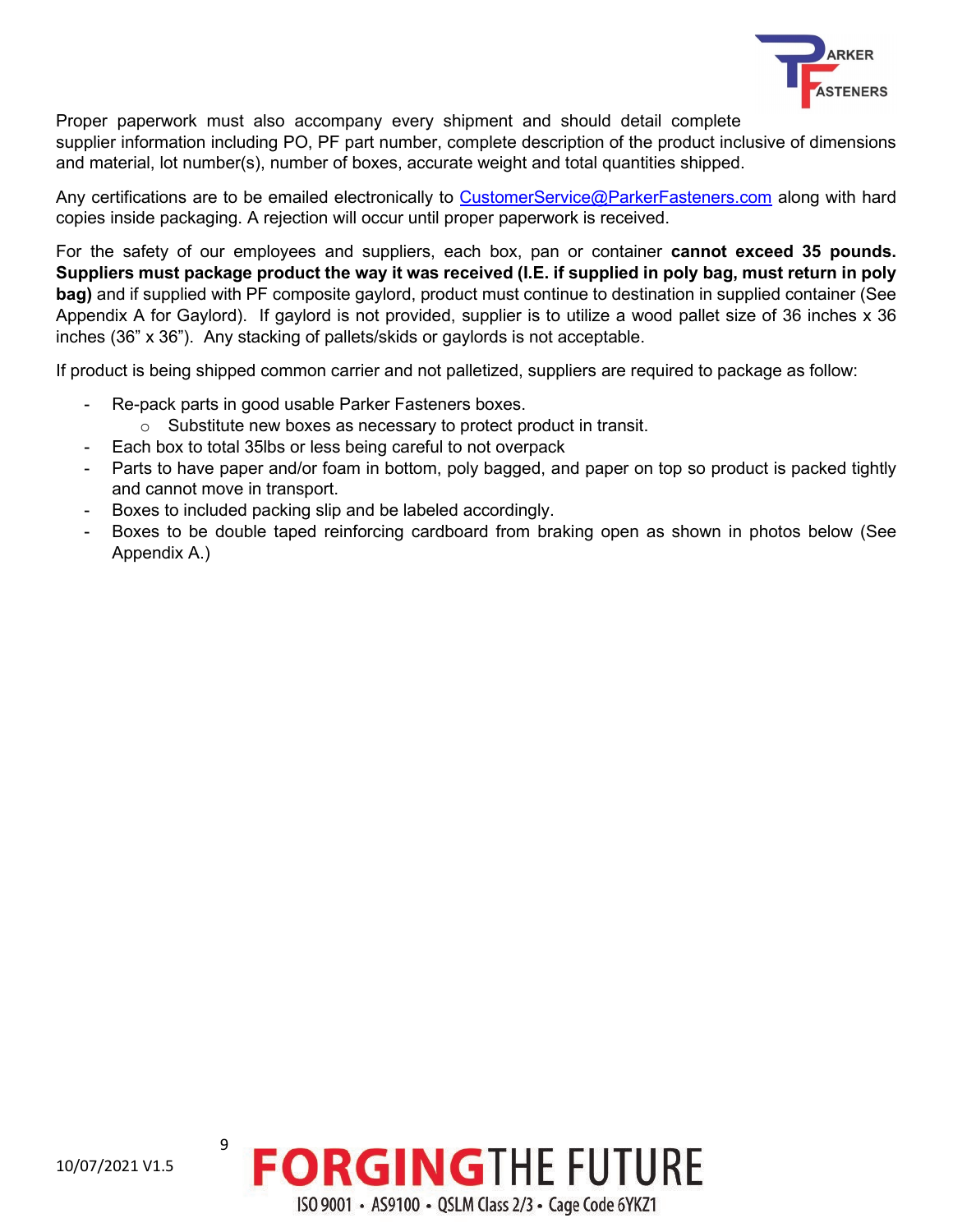

## **Appendix A**

PF Gaylord will be used and are required when shipping material between suppliers for any secondary processing. These Gaylords are property of PF and must be reused whenever provided. The expectation is that the supplier will package and ship products identical to the way it was received.





10/07/2021 V1.5